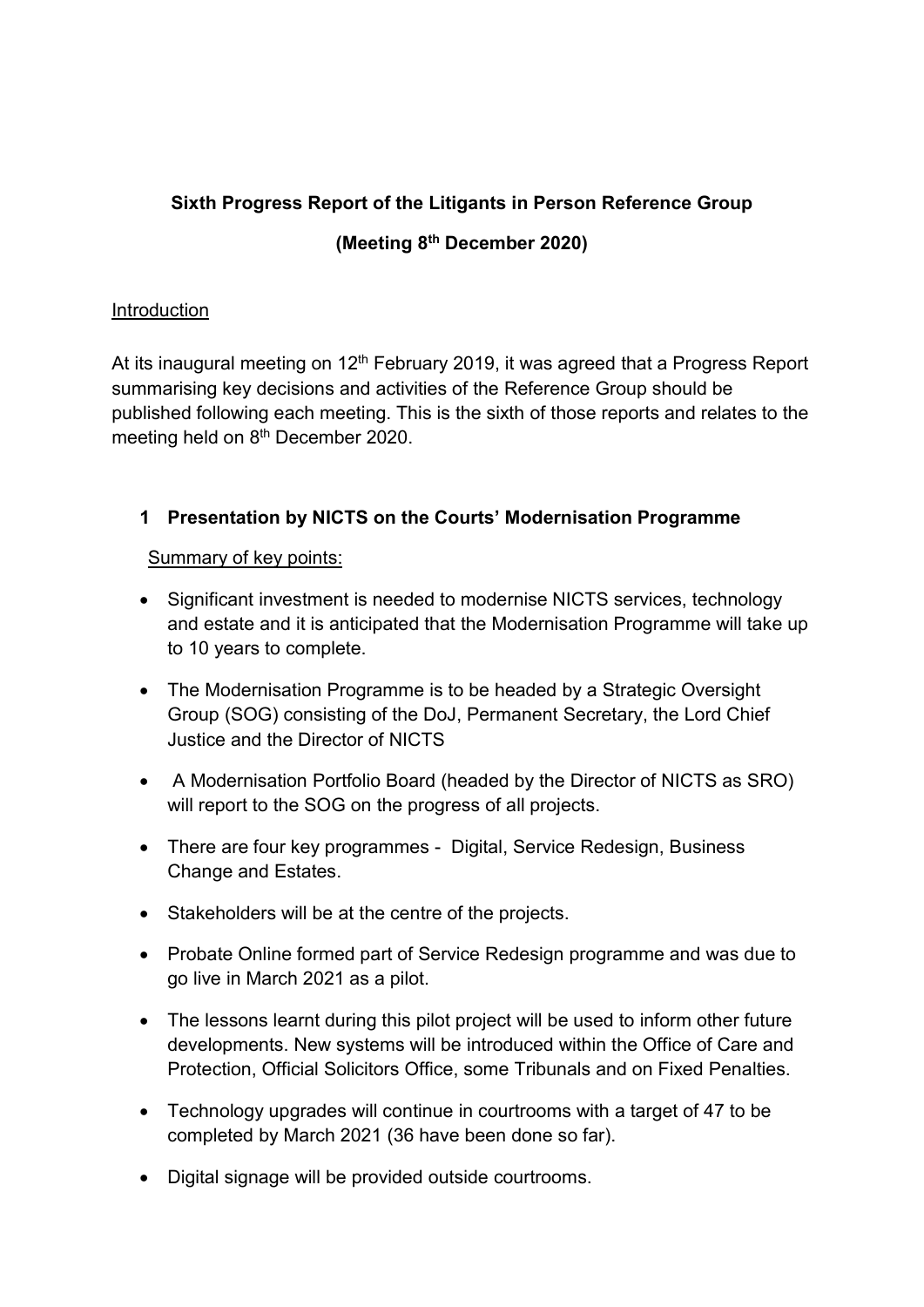- Remote evidence facilities are being expanded.
- A Stakeholder Advisory Group had been established with its first meeting scheduled for 17<sup>th</sup> December 2020.

Key points emerging from discussion which followed the presentation

- In relation to monitoring the effectiveness of any changes in a timely way, NICTS confirmed there would be ongoing stakeholder engagement on their effectiveness.
- RG members stressed that the "quick wins" identified in the group's court visit reports (previously submitted to NICTS) should not be delayed or lost given the estimated duration of the Modernisation Programme - for example, the improvements recommended on court signage to facilitate easier navigation of the courts. In response it was confirmed that NICTS would not lose sight of these "quick wins" and wanted to deliver on these quickly as part of the overall reform of services.
- The RG highlighted that technology can be daunting for Litigants in Person and provision should be made to ensure those that fell into this category weren't disenfranchised by the reforms. NICTS confirmed that the digital strategy (due to be released for consultation by March 2021) would show that not disenfranchising people is central to its purpose.
- The RG pointed out that for some, a digital solution is not always the answer and drew attention to a report by Dr Natalie Byrom of the Legal Education Foundation, 'Digital Justice: HMCTS data strategy and delivering access to iustice'.
- The RG pointed out that whilst some Litigants in Person may be daunted by technology, there were others who are very IT literate and it may be useful to find a way of obtaining the views and utilising the skills and experience of those people as the Modernisation Programme progresses
- The RG queried the choice of Probate Online for a pilot given the noncontentious nature of the business and its limited relevance to most court users, not least Litigants in Person. NICTS confirmed the Modernisation Programme is not linear and that other projects would run alongside it but, as the first project, Probate Online would inform the others as they roll out. Covid-19 had shown NICTS that reliance on paper was a hindrance in dealing with the challenges the pandemic presented.
- In connection with the pandemic, the RG asked if there had been any survey or input sought from Litigants in Person on how Covid-19 had impacted their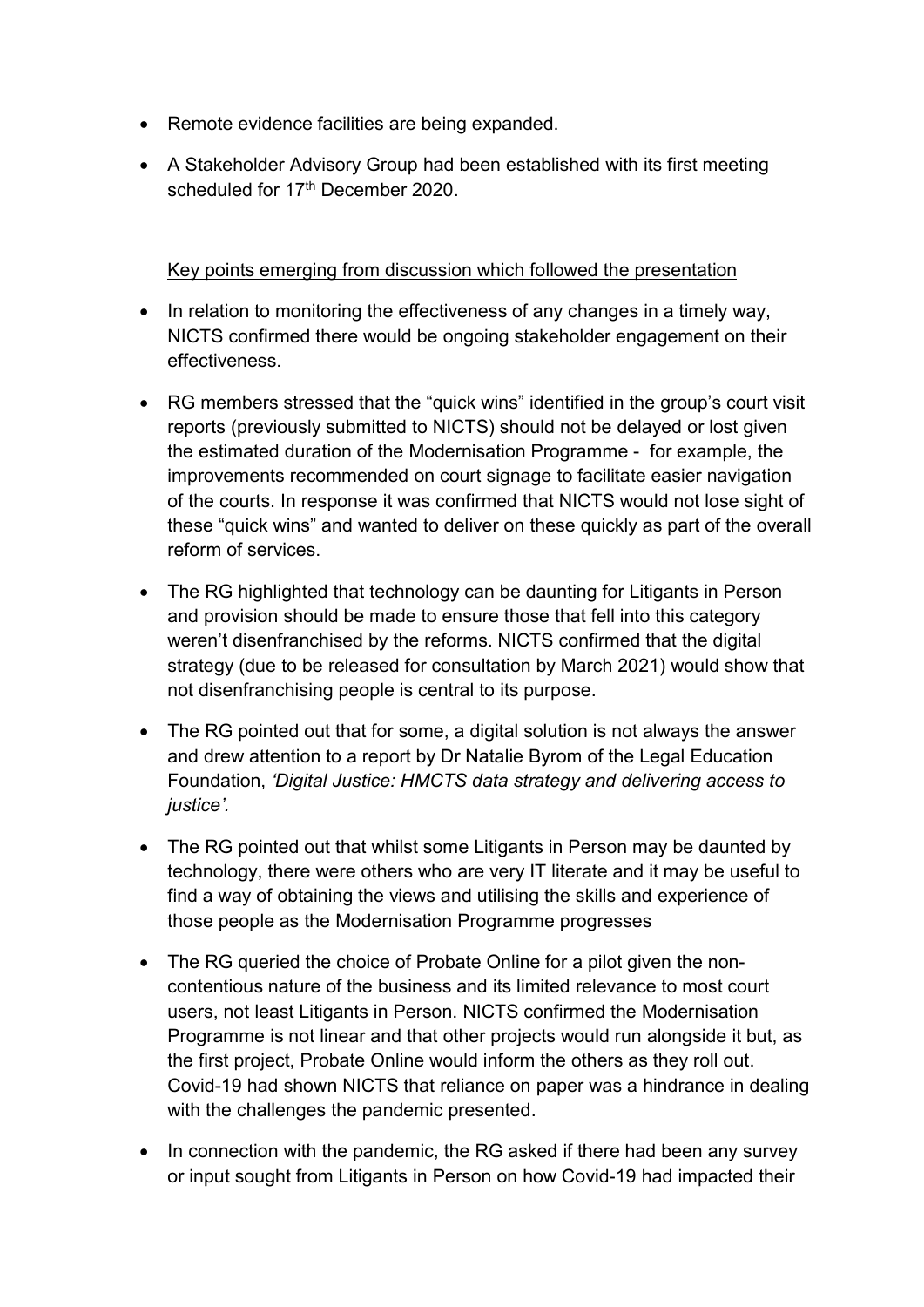use of the courts process. In response NICTS stated that whilst no survey had been done, NICTS always welcomed feedback from any user of their services.

- The RG indicated that a survey would be welcomed by Litigants in Person and asked that thought be given to gathering information on the numbers of Litigants in Person from the details received within HR1 forms.
- The RG enquired how the success of the reforms would be measured. NICTS confirmed there would be a benefits realisation aspect to each project with the reforms intended to improve the experience for the user and with the added benefit of improved delivery times.
- NICTS confirmed that they would be happy to attend meetings in the future to give periodic updates on the work that was of interest to the RG.

The Chair thanked the NICTS representatives for attending the meeting to update us. (Pamela and Peter left the meeting)

Action point: It was agreed that a written summary of questions and observations from the RG following the presentation would be prepared and forwarded to NICTS.

## 2. Fifth Progress Report

This was considered by the Reference Group and approved and is to be added to the Reference Group webpage as soon as possible.

## 3. Website

An update on progress with the new website arrangements was provided. It is anticipated that the costs are likely to be nominal and would be met by DOJ. The setup and transfer of existing material to the new website, it is hoped will happen early in the new year if possible.

The website needs a domain name that reflects the work of the RG and should clearly reflect the focus of the RG's work. It would also be useful if the homepage for the new website could be used to try and recruit new Litigant in Person members by outlining the work of the RG and how to get involved. Those present agreed to consider a domain name for the new website and to feedback ideas.